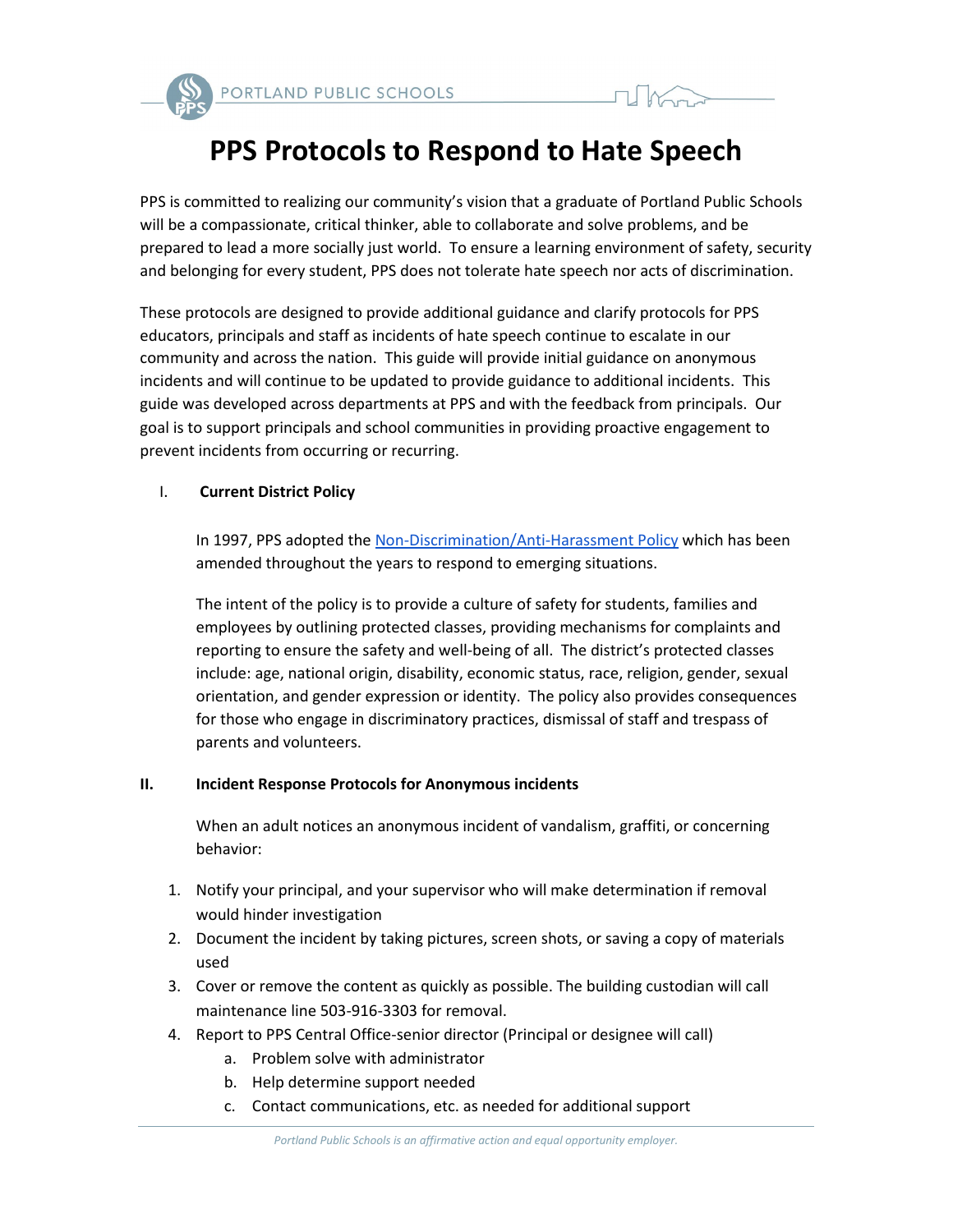- 5. Issue initial communication
	- a. Consider communication with staff, parents, and students
- 6. Follow Up:
	- a. Fill out Central Office Google Form: [PPS Hate Speech Response Form](https://docs.google.com/forms/d/e/1FAIpQLScBgOKMOV-xv4yfPk9DnciUMqkQ7E_Us3JaXcTf_lUIUmWnoA/viewform)

### **III. Communication**

1. In the event of an anonymous act of hate speech within 24 hours, school administrators should issue a community wide communication denouncing the act and reaffirming PPS values of inclusion.

Please share the communication with school staff and central office prior to the general release.

DRAFT LANGUAGE:

On (INSERT DATE), someone engaged in hate speech at our school, (describe the incident) This incident was documented, the language/material/content was removed. The administration invoked our reporting and response protocols and, with the support of the central office, we will continue to address this issue by

\_\_\_\_\_\_\_\_\_\_\_\_\_\_\_\_\_\_\_. If you have any information, you can report to the principal, or trusted staff member or anonymously to [SafeOregon.](https://www.safeoregon.com/) If you do not feel safe and you would like to speak to a caring adult, please contact: \_\_\_\_\_\_\_\_\_\_\_\_\_\_\_*(counselor, climate, teacher, etc).*

Student safety and inclusion is the District's core value. Hate is not tolerated nor accepted in our community. This incident is an affront to our core values of Racial Equity and Social Justice, Respect, Honesty and Integrity. We value and respect everyone in our school community and understand that our diversity makes us stronger. Everyone is welcome at \_\_\_\_\_\_\_\_\_\_ and everyone belongs. Every student deserves a positive educational experience where they feel safe, secure and a sense of belonging.

### **IV. Reporting to Central Office**

In order to review and analyze incidents across the district so that we can better respond and proactively provide support to school communities, the central office will utilize a google form to track incidents.

**LINK TO FORM - PPS Hate [Speech Response Form](https://graduate.lclark.edu/programs/continuing_education/events/transactive-gender-project-summit/?utm_medium=email&utm_source=govdelivery)**

### **V. District Wide Resources**

[Western States Center Tool Kit](https://www.pps.net/cms/lib/OR01913224/Centricity/Domain/4/ConfrontingWhiteNationalisminSchoolsToolkit.pdf) on confronting white nationalism